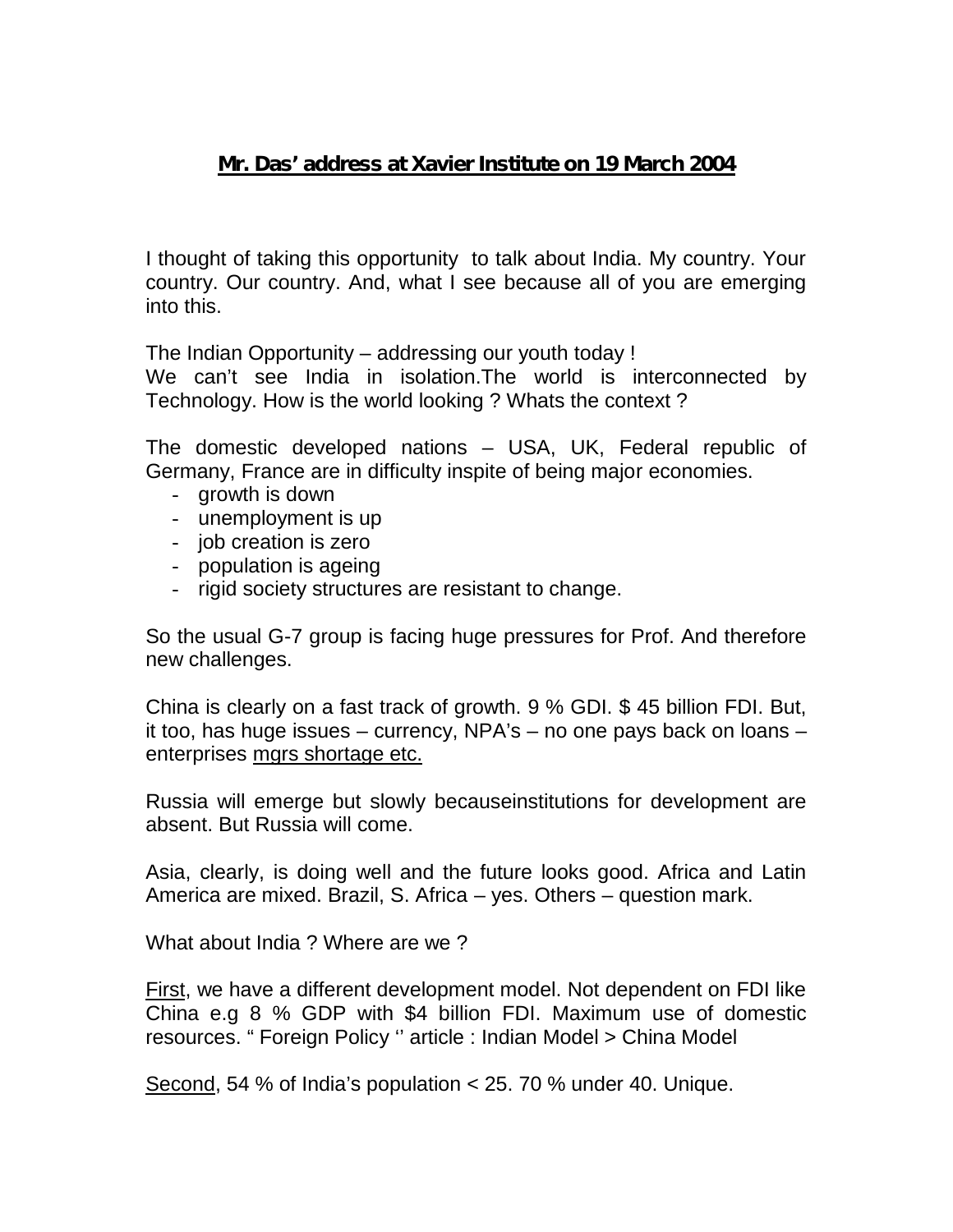Third, Depth and strengths in terms of Entreprenuers, Managers, Workers.

Fourth, we have all the resources we need.

Fifth, Democracy – sometimes too much of it but even though it slows us down, development is steady and sustainable because of Democracy.

And, one issue which is common to the whole world.

India had a different regime of controls 1947 –91 (44). India is now in a regime of  $1991 - 2004$  (13). a new framework.

Competition to us, China is 26 years old. 26 + 13

And, in this regime of deregularisation we have 2 new factors.

Competition. More Competition. More and More Competition.

Opportunity. More Opportunity. More and More opportunity.

When I was young, what were the options ? Jobs Government or Industry or teaching.

Today, jobs is one option and even there the variety of jobs is incredible – Manufacturing, Services, Infrastructure, Government, NGO's – wide horizons. And more than Jobs, self –employment. The BYST example. 10 years. Micro

How come ?

Because we have skills. Often, we don't know it ourselves. And, we don't know what to do with our skills, our knowledge, our talent.

We have another problem. We don't have confidence. We don't have self – confidence. We are apprehensive. We tend to be fearful. We tend to be negative.

30 years in Delhi but home in Kolkata. The 'Na' Phenomenon. We have to change this to the 'ya' phenomenon.

'' Can do. Will do. "" has to be the new motto. And, the exciting thing is this is actually happening.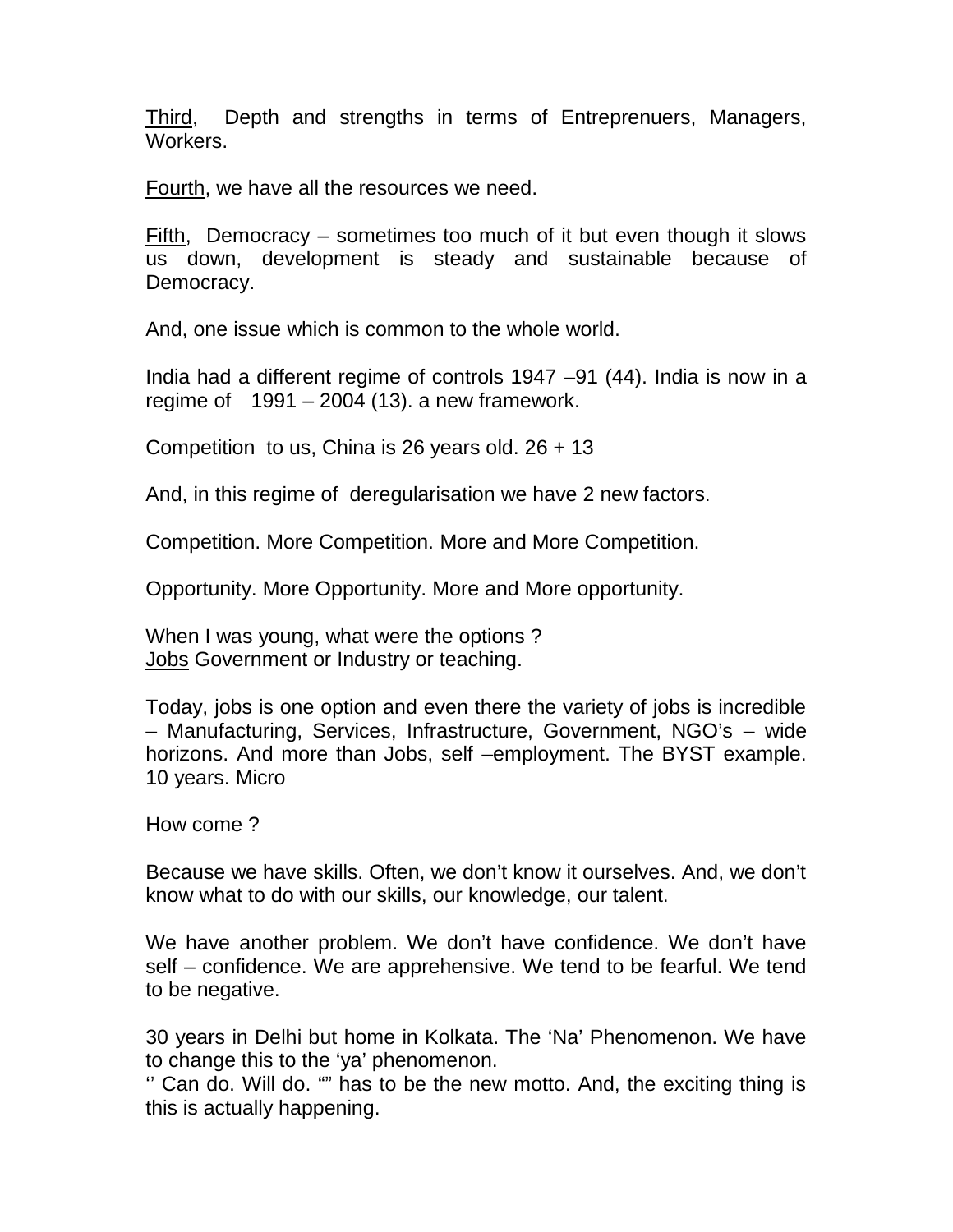Let me give you a 9 examples from Industry.

- 1. Global scale manufactuting and quality RIL, Bajaj, Hero cycles.
- 2. International s/c SFL and GM
- 3. Investment overseas Tata / Ztetly. Ranbaxy. BFL, Samtel.
- 4. Export of Services. TCS, Infosys, Satyam, Wipro
- 5. Labour intensive Industry Leather, Garments, Gems Jewellry, Textiles.
- 6. Technology / R & D hubs GE, Unilever, NCL
- 7. Local Technology and Product development Indica / Scorpio
- 8. SME Clusters Tirupur, Ludhiana, Gurgaon in specific product
- 9. Building Rural Economy and Markets HLL, ITC....

These are some pictures I see before me. Of world class Indian Companies and Industries – And, few to start with. And let me share some random info in 9 points

- 1. Media Industry growth > 20% pa
- 2. By 2007, 40 % of our population will be '' consuming class'' (outnumber the EU population)

3. 2 million Engineering Gradutes, 4 million software professionals, 19 million English speaking gradutes and growing.

4. Indian companies are winning global awards e.g. Deming Award for Quality.

5. The Infra Sector is turning around. Roads. Telecom. Ports. Pending Agenda : Power. Airports. Railways.

6.The PSU are strong in many areas and getting stronger where they are given space and freedom. CEO's of quality in leadership.

7. The Private sector is surging ahead. Manufacturing turnaround. No fear, Pain gone. (India/ China trade  $-7.5$  billion \$ + 1 billion to India)

8. The Agri Sector is churning . Food production is growing. Barriers, Laws are changing.

9. This services Sector – place in the sun. IT, software, BPO, Healthcare, Tourism, Education, Consulting, Media, Design, Engineering – you name it. India can do it.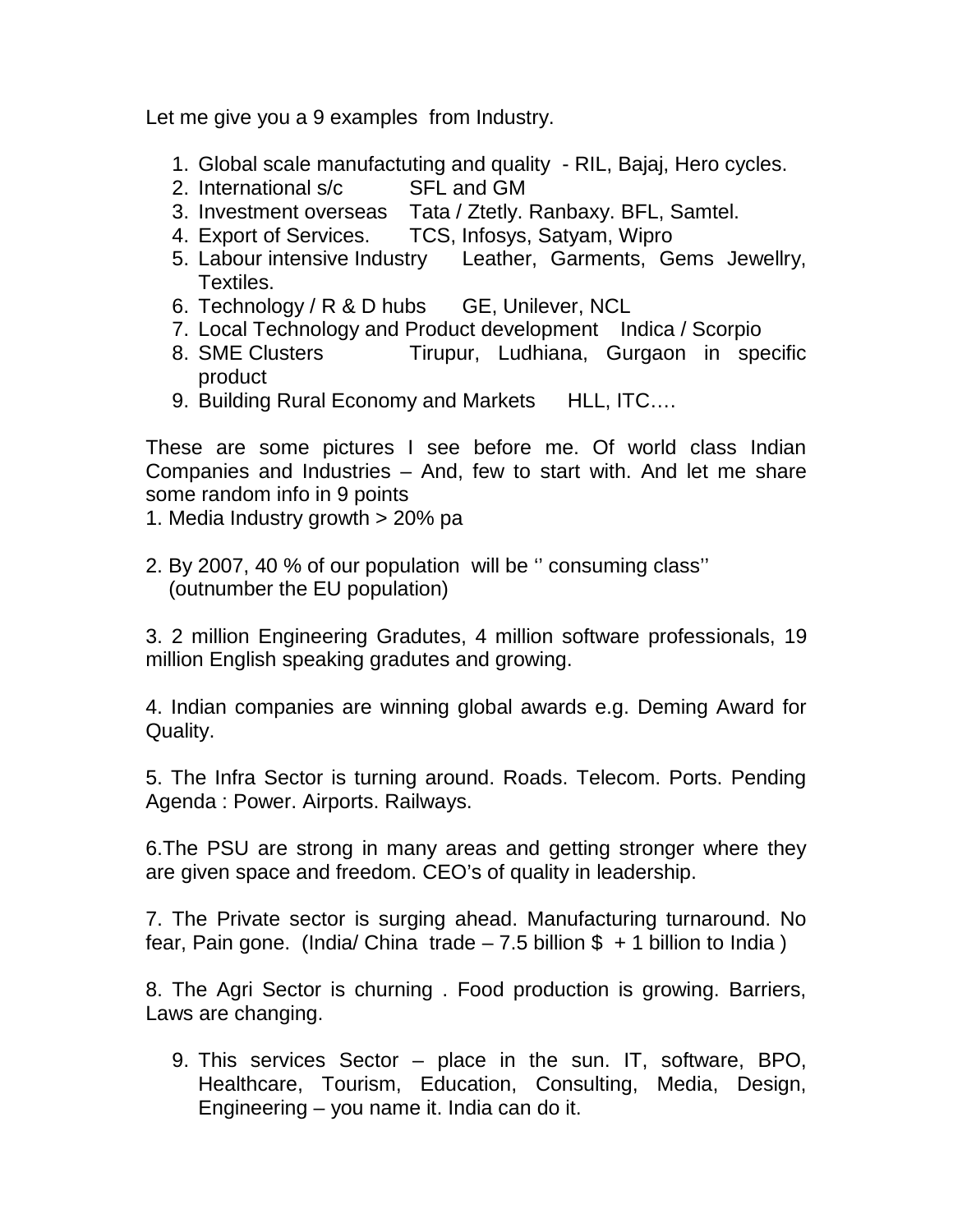So, all of this is the new India, The India opportunity.

Yes a. Competition will get > fierce with > choice for Cons.

Yes b. Protection in developed nations will rise.

Yes c. Technology will be different to buy and we will build our own.

Yes d. Strategy has to be flexible and changed regularly.

Yes. e. The India of tomorrow still has to face many challenges,

But we have something special. Very special. Something no other country has like we do.

People. Yes people. Especially young people. You, the people - - skilled, capable, competitive. The India opportunity is all about you. You are the greatest asset. Globally competitive. Young men and women.You are the best in the world and you will comprise a young India in an old ./ ageing world.

There is no country to match our youth. I have seen that you can do 20 things at the same time. You are global leaders in the making. But, of Course, you don't know it. You don't feel it.

Because, we Indians are Cautious **Conservative Careful** 

Speed is not our forte. We are the walking variety. But, you know, steady driving is safe driving. I respect impatience. We miust be.I detest complacency. We must not be. I seek self – confidence. We can be. We are getting there.

Our society is based on

- respect for norms
- status quo to continue
- command and control.

But, the new generation of Indians  $-$  the next generation  $-$  you  $-$  are changing this.

You are challenging past norms and you are building a new environment in India for Indians. The 90's story